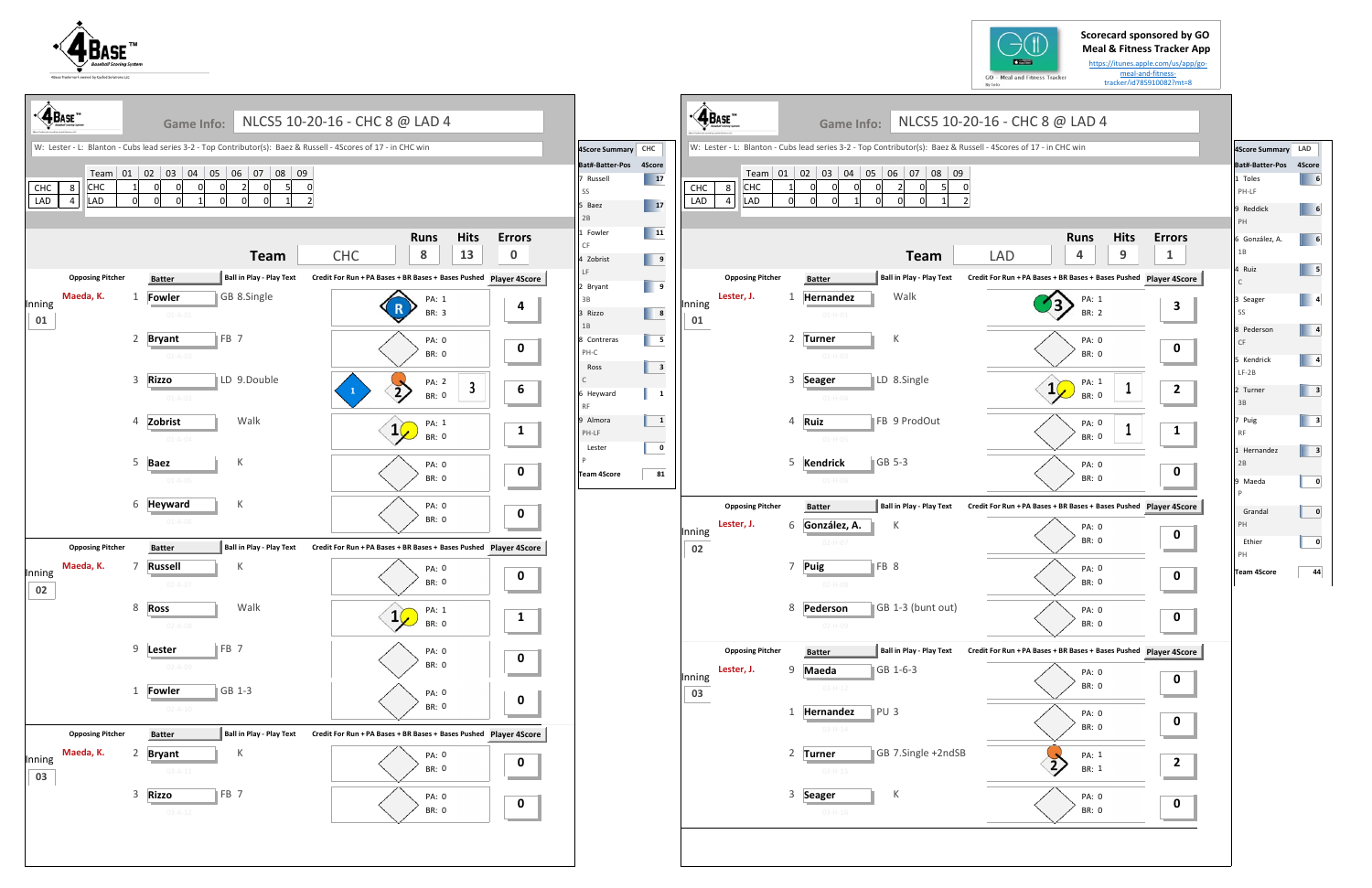

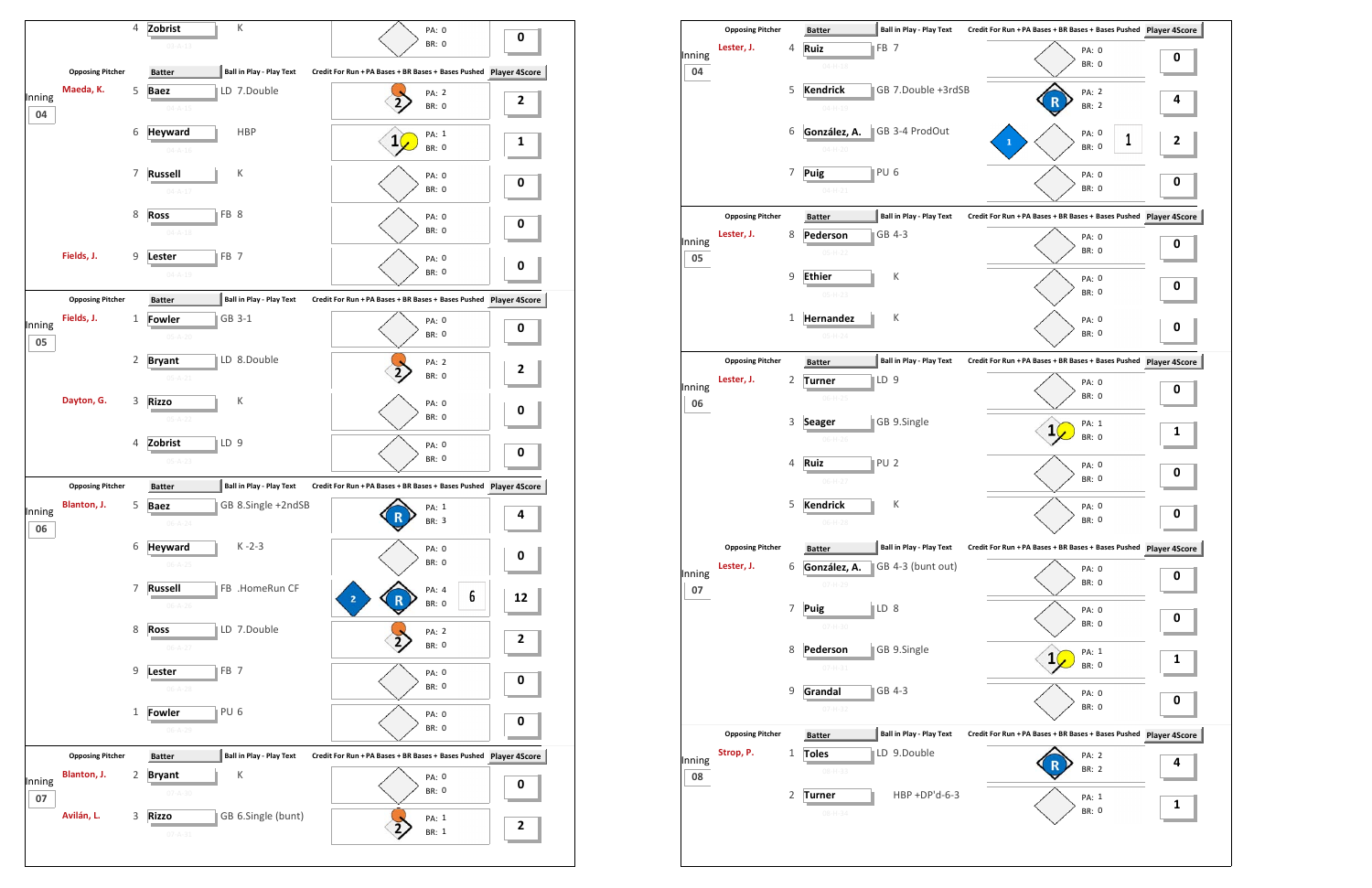

|                                | 3              | GB 6-3-DP<br><b>Seager</b><br>08-H-35            | PA: 0<br>1<br><b>BR: 0</b>                                    | $\mathbf{1}$ |
|--------------------------------|----------------|--------------------------------------------------|---------------------------------------------------------------|--------------|
|                                | 4              | FB 8.Double<br>Ruiz<br>$08 - H - 36$             | PA: 2<br>1<br>$\mathbf{1}$<br><b>BR: 0</b>                    | 4            |
|                                | 5              | <b>Kendrick</b><br>LD <sub>9</sub><br>08-H-37    | PA: 0<br><b>BR: 0</b>                                         | 0            |
| <b>Opposing Pitcher</b>        |                | <b>Ball in Play - Play Text</b><br><b>Batter</b> | Credit For Run + PA Bases + BR Bases + Bases Pushed Player 4S |              |
| Chapman, A.<br>Inning<br>09    | 6              | Walk<br>González, A.<br>09-H-01                  | PA: 1<br>R<br><b>BR: 3</b>                                    | 4            |
|                                | 7              | LD 9.Single +FO'd-6-4<br>Puig<br>09-H-02         | PA: 1<br>$\overline{\mathbf{z}}$<br><b>BR: 0</b>              | 3            |
|                                | 8              | GB 6-4-FO<br>Pederson<br>$09-H-03$               | PA: 1<br>$\mathbf R$<br>$-1$<br><b>BR: 3</b>                  | 3            |
|                                | 9              | LD 8.Single +2ndSB<br><b>Reddick</b><br>09-H-04  | PA: 1<br>3<br>$\mathbf{1}$<br><b>BR: 1</b>                    | 6            |
|                                | $\mathbf{1}$   | FB 8-SacFly<br><b>Toles</b><br>09-H-05           | PA: 0<br>1<br>$\mathbf{1}$<br><b>BR: 0</b>                    | 2            |
|                                | $\overline{2}$ | GB 6-3<br><b>Turner</b><br>09-H-06               | PA: 0<br><b>BR: 0</b>                                         | 0            |
| Total Run(s): 4                |                | PA: 16                                           | <b>BR: 14</b><br>Pushed: 10                                   | 4Score: 44   |
| Home Team<br><b>Game Notes</b> |                |                                                  |                                                               |              |

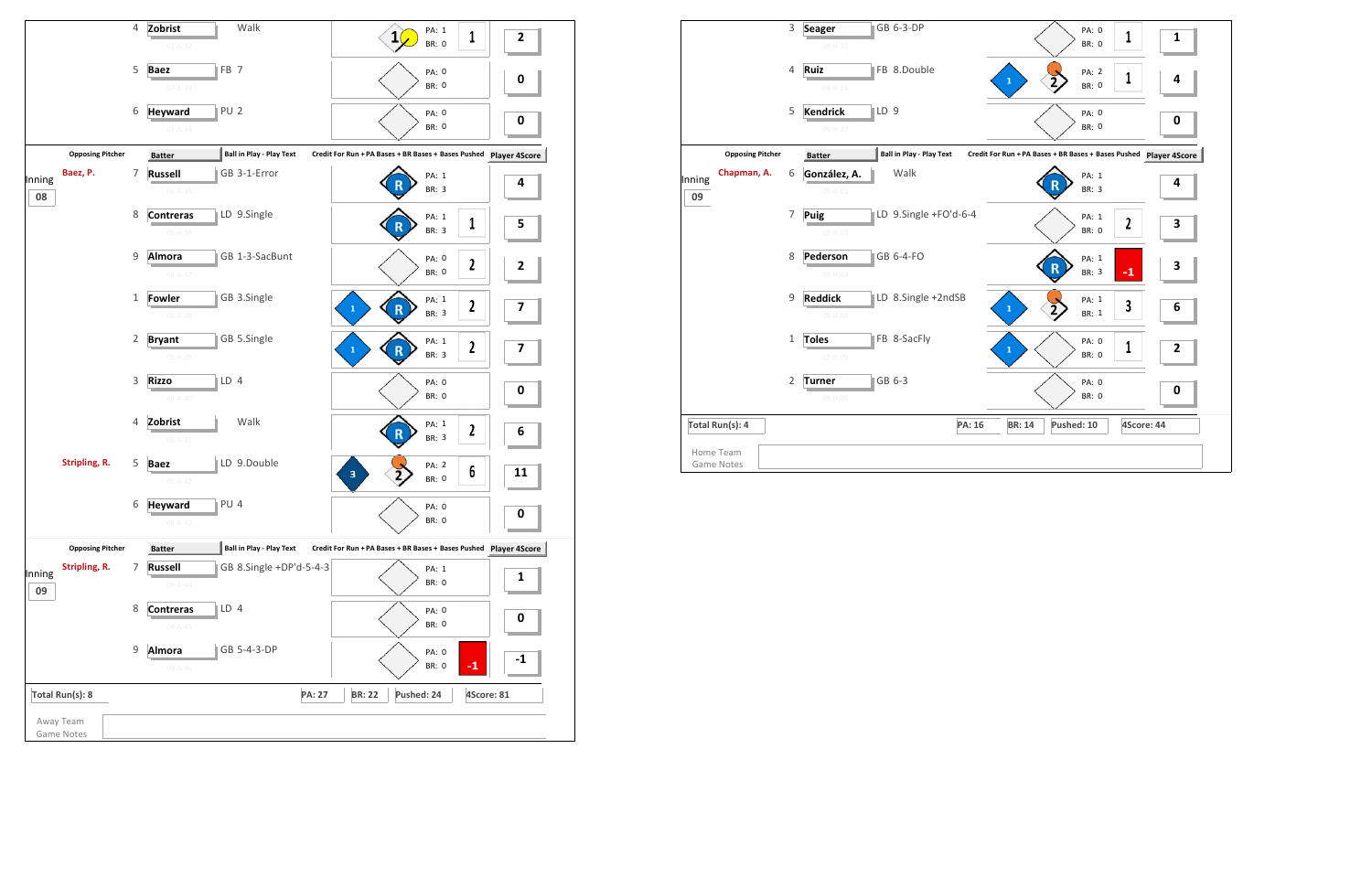| <b>BASE</b>                     |               |        | <b>Game Info:</b>                                                                                               | NLCS5 10-20-16 - CHC 8 @ LAD 4 |               |                     |                     |                                                                      |   |
|---------------------------------|---------------|--------|-----------------------------------------------------------------------------------------------------------------|--------------------------------|---------------|---------------------|---------------------|----------------------------------------------------------------------|---|
|                                 |               |        | W: Lester - L: Blanton - Cubs lead series 3-2 - Top Contributor(s): Baez & Russell - 4Scores of 17 - in CHC win |                                |               |                     |                     |                                                                      |   |
| <b>Team</b>                     | <b>CHC</b>    |        | Total Run(s): 8                                                                                                 |                                | <b>PA: 27</b> | <b>BR: 22</b>       | Pushed: 24          | 4Score: 81                                                           |   |
| Bat Ord #                       | <b>Batter</b> | Inning |                                                                                                                 | <b>Play Text</b>               |               |                     |                     | Credit For Run + PA Bases + BR Bases + Bases Pushed    Player 4Score |   |
| <b>Fowler</b><br>1              | $\mathsf{CF}$ | 01     | GB / 8.Single                                                                                                   |                                |               | $\mathbf{1}$        | 3                   |                                                                      | 4 |
|                                 |               | 02     | GB / 1-3                                                                                                        |                                |               | $\mathbf 0$         | $\pmb{0}$           |                                                                      | 0 |
|                                 |               | 05     | GB / 3-1                                                                                                        |                                |               | $\mathbf 0$         | 0                   |                                                                      | 0 |
|                                 |               | 06     | PU/6                                                                                                            |                                |               | $\mathbf 0$         | $\pmb{0}$           |                                                                      | 0 |
|                                 |               | 08     | GB / 3.Single                                                                                                   |                                |               | $1\,$               | 3                   | 2                                                                    | 7 |
| Bat Ord #                       | <b>Batter</b> | Inning |                                                                                                                 | <b>Play Text</b>               |               |                     |                     |                                                                      |   |
| <b>Bryant</b><br>$\overline{2}$ | $3B$          | 01     | FB/7                                                                                                            |                                |               | 0                   | 0                   |                                                                      | 0 |
|                                 |               | 03     | / K                                                                                                             |                                |               | $\mathbf 0$         | 0                   |                                                                      | 0 |
|                                 |               | 05     | LD / 8.Double                                                                                                   |                                |               | $\overline{2}$      | 0                   |                                                                      | 2 |
|                                 |               | 07     | /K                                                                                                              |                                |               | 0                   | 0                   |                                                                      | 0 |
|                                 |               | 08     | GB / 5.Single                                                                                                   |                                |               | $\mathbf 1$         | 3                   | 2                                                                    | 7 |
| Bat Ord #                       | <b>Batter</b> | Inning |                                                                                                                 | <b>Play Text</b>               |               |                     |                     | Credit For Run + PA Bases + BR Bases + Bases Pushed Player 4Score    |   |
| 3<br><b>Rizzo</b>               | 1B            | 01     | LD / 9.Double                                                                                                   |                                |               | 2                   | $\pmb{0}$           | 3                                                                    | 6 |
|                                 |               | 03     | FB/7                                                                                                            |                                |               | 0                   | 0                   |                                                                      | 0 |
|                                 |               | 05     | / K                                                                                                             |                                |               | $\pmb{0}$           | $\pmb{0}$           |                                                                      | 0 |
|                                 |               | 07     | GB / 6.Single (bunt)                                                                                            |                                |               | $\mathbf 1$         | $\mathbf 1$         |                                                                      | 2 |
|                                 |               | 08     | LD/4                                                                                                            |                                |               | $\pmb{0}$           | $\pmb{0}$           |                                                                      | 0 |
| Bat Ord #                       | <b>Batter</b> | Inning |                                                                                                                 | <b>Play Text</b>               |               |                     |                     |                                                                      |   |
| Zobrist<br>4                    | LF            | 01     | / Walk                                                                                                          |                                |               | $\mathbf{1}$        | $\mathsf{O}\xspace$ |                                                                      | 1 |
|                                 |               | 03     | / K                                                                                                             |                                |               | $\pmb{0}$           | $\pmb{0}$           |                                                                      | 0 |
|                                 |               | 05     | LD/9                                                                                                            |                                |               | 0                   | $\mathsf{O}\xspace$ |                                                                      | 0 |
|                                 |               | 07     | / Walk                                                                                                          |                                |               | $\mathbf 1$         | $\pmb{0}$           | 1                                                                    | 2 |
|                                 |               | 08     | / Walk                                                                                                          |                                |               | $\mathbf 1$         | $\mathbf{3}$        | 2                                                                    | 6 |
| Bat Ord #                       | <b>Batter</b> | Inning |                                                                                                                 | <b>Play Text</b>               |               |                     |                     | Credit For Run + PA Bases + BR Bases + Bases Pushed    Player 4Score |   |
| 5<br><b>Baez</b>                |               | 01     | / K                                                                                                             |                                |               | $\mathsf{O}\xspace$ | $\mathsf 0$         |                                                                      | 0 |
|                                 | 2B            |        |                                                                                                                 |                                |               |                     |                     |                                                                      |   |

|                                 |                  |            |        | W: Lester - L: Blanton - Cubs lead series 3-2 - Top Contributor(s): Baez & Russell - 4Scores of 17 - in CHC win |               |              | NLCS5 10-20-16 - CHC 8 @ LAD 4 |                                                                      |            |                      |
|---------------------------------|------------------|------------|--------|-----------------------------------------------------------------------------------------------------------------|---------------|--------------|--------------------------------|----------------------------------------------------------------------|------------|----------------------|
| <b>Team</b>                     |                  | <b>LAD</b> |        | Total Run(s): 4                                                                                                 | <b>PA: 16</b> |              | <b>BR: 14</b>                  | Pushed: 10                                                           | 4Score: 44 |                      |
| Bat Ord #                       | <b>Batter</b>    |            | Inning | <b>Play Text</b>                                                                                                |               |              |                                |                                                                      |            |                      |
| 1                               | <b>Hernandez</b> |            | 01     | / Walk                                                                                                          |               |              | $\mathbf{1}$                   | 2                                                                    |            | 3                    |
|                                 | 2B               |            | 03     | PU/3                                                                                                            |               |              | 0                              | $\mathbf 0$                                                          |            | 0                    |
|                                 |                  |            | 05     | / K                                                                                                             |               |              | 0                              | 0                                                                    |            | 0                    |
| <b>Toles</b>                    | PH-LF            |            | 08     | LD / 9.Double                                                                                                   |               |              | $\overline{2}$                 | 2                                                                    |            | 4                    |
|                                 |                  |            | 09     | FB / 8-SacFly                                                                                                   |               | $\mathbf{1}$ | 0                              | 0                                                                    | 1          | 2                    |
| Bat Ord #                       | <b>Batter</b>    |            | Inning | <b>Play Text</b>                                                                                                |               |              |                                | Credit For Run + PA Bases + BR Bases + Bases Pushed                  |            | <b>Player 4Score</b> |
| $\overline{2}$<br><b>Turner</b> | 3B               |            | 01     | / K                                                                                                             |               |              | 0                              | 0                                                                    |            | 0                    |
|                                 |                  |            | 03     | GB / 7.Single +2ndSB                                                                                            |               |              | $\mathbf{1}$                   | 1                                                                    |            | 2                    |
|                                 |                  |            | 06     | LD/9                                                                                                            |               |              | 0                              | 0                                                                    |            | 0                    |
|                                 |                  |            | 08     | / HBP +DP'd-6-3                                                                                                 |               |              | $\mathbf{1}$                   | 0                                                                    |            | 1                    |
|                                 |                  |            | 09     | GB / 6-3                                                                                                        |               |              | 0                              | 0                                                                    |            | 0                    |
| Bat Ord #                       | <b>Batter</b>    |            | Inning | <b>Play Text</b>                                                                                                |               |              |                                |                                                                      |            |                      |
| 3<br><b>Seager</b>              | SS               |            | 01     | LD / 8.Single                                                                                                   |               |              | $\mathbf{1}$                   | 0                                                                    | 1          | 2                    |
|                                 |                  |            | 03     | / K                                                                                                             |               |              | 0                              | 0                                                                    |            | 0                    |
|                                 |                  |            | 06     | GB / 9.Single                                                                                                   |               |              | $\mathbf{1}$                   | 0                                                                    |            | 1                    |
|                                 |                  |            | 08     | GB / 6-3-DP                                                                                                     |               |              | 0                              | 0                                                                    | 1          | 1                    |
| Bat Ord #                       | <b>Batter</b>    |            | Inning | <b>Play Text</b>                                                                                                |               |              |                                |                                                                      |            |                      |
| Ruiz<br>$\overline{a}$          | $\mathsf C$      |            | 01     | FB / 9 ProdOut                                                                                                  |               |              | 0                              | 0                                                                    | 1          | 1                    |
|                                 |                  |            | 04     | FB/7                                                                                                            |               |              | 0                              | 0                                                                    |            | 0                    |
|                                 |                  |            | 06     | PU/2                                                                                                            |               |              | 0                              | 0                                                                    |            | 0                    |
|                                 |                  |            | 08     | FB / 8.Double                                                                                                   |               |              | 2                              | 0                                                                    | 1          | 4                    |
| Bat Ord #                       | <b>Batter</b>    |            | Inning | <b>Play Text</b>                                                                                                |               |              |                                | Credit For Run + PA Bases + BR Bases + Bases Pushed    Player 4Score |            |                      |
| <b>Kendrick</b><br>5            | $LF-2B$          |            | 01     | GB / 5-3                                                                                                        |               |              | 0                              | 0                                                                    |            | 0                    |
|                                 |                  |            | 04     | GB / 7.Double +3rdSB                                                                                            |               |              | $\overline{2}$                 | $\overline{2}$                                                       |            | 4                    |
|                                 |                  |            | 06     | / K                                                                                                             |               |              | 0                              | $\mathsf 0$                                                          |            | 0                    |